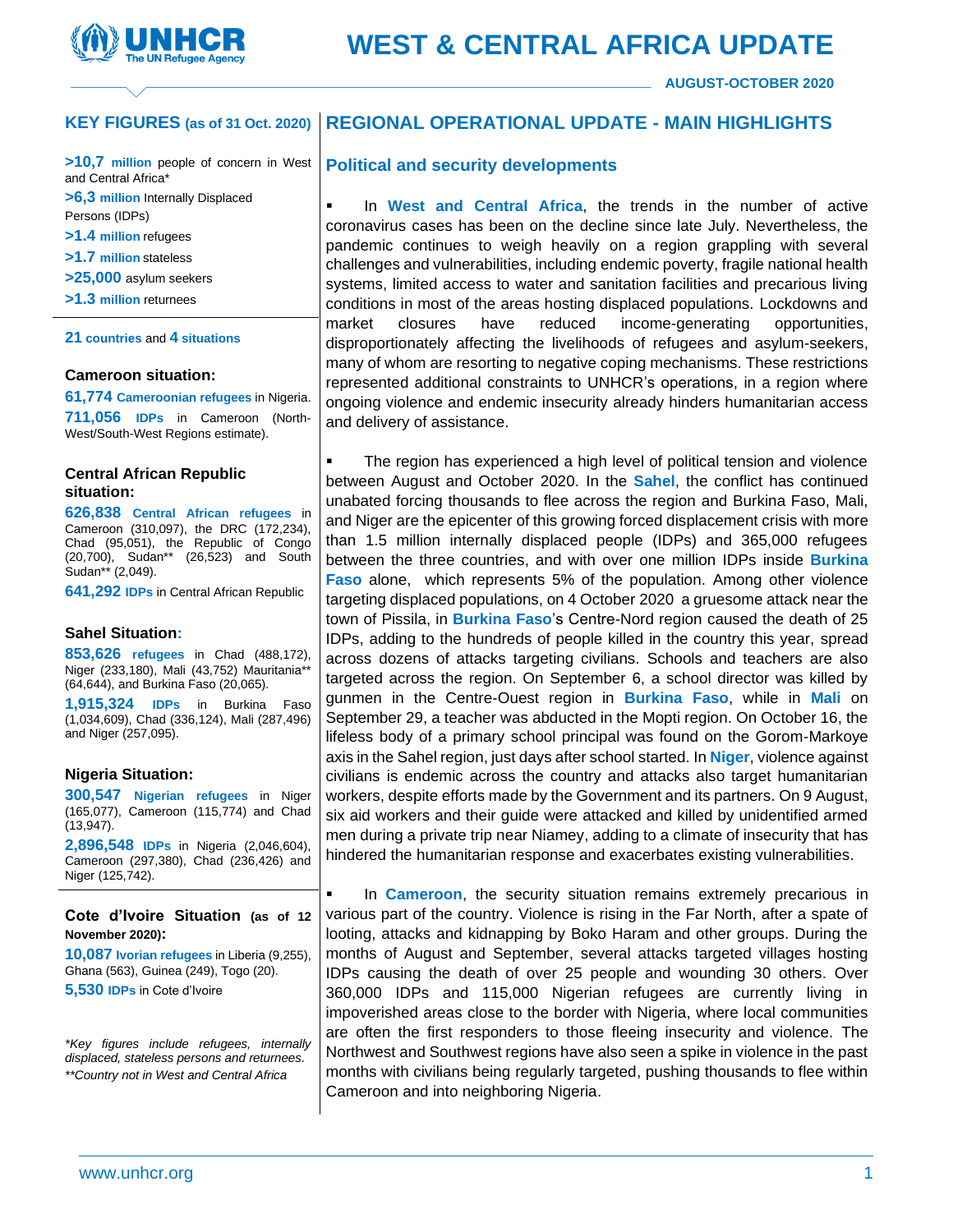

# **Population movements**

In **Central African Republic**, although the number of returns has decreased significantly in 2020, due to the COVID-19 and the restrictions to international and domestic movements, refugees have been returning from neighboring Cameroon, Republic of Congo and the Democratic Republic of Congo to their places of origins. Despite the operational challenges caused by the pandemic, UNHCR has facilitated over 1,500 of these returns so far this year. To mitigate the risk of COVID-19 infections during the process, UNHCR applied strict preventive measures, which included social distancing in waiting areas and ensuring refugees would wash their hands before boarding the trucks and planes and wear masks throughout their trip. Upon arrival, health checks and temperature screening were done and the suspected cases isolated and referred to the Ministry of Health and WHO for adequate treatment. UNHCR has also supported the reintegration of the



*Returnees receiving shelter materials and NFIs in Bambari in October 2020. ©UNHCR CAR*

repatriated refugees in their areas of return through a combination of shelter, NFI and cash interventions, complemented by a reinforcement of public infrastructure including water distribution and hygiene systems, health posts and schools. Since the beginning of 2020, over 14,000 households benefited from NFI distributions, 15,000 households received shelter support and 7,000 persons were targeted for cash-based interventions targeting returnee and host communities.

In Cote d'Ivoire, violent clashes erupted after the presidential election that was held on 31 October leaving at least a dozen dead and many more injured. As a direct result of these electoral tensions and the ongoing unrest, more than 10,000 Ivorian refugees have fled to Liberia, Ghana and Togo (as of 12 November). The vast majority of these new Ivorian refugees have fled to Liberia and over 60 per cent of them are children, some of whom arrived unaccompanied or separated from their parents. Older people and pregnant women have also fled, most carrying just a few belongings and little to no food or money. The majority have settled among local communities where UNHCR's teams have increased border monitoring to ensure that new arrivals are quickly identified and that they receive the appropriate assistance. UNHCR has also deployed technical teams to address water, sanitation, and shelter needs, in an effort to improve hygiene and living conditions in the main hosting areas and to mitigate the risk of COVID-19 contamination. UNHCR is also working with Liberian authorities to register the new arrivals and to provide them with food, while deploying additional staff in an effort to scale up its aid response and its monitoring activities. In Ghana, over 500 Ivorian refugees have settled in Ampain's refugee camp,which is nearly 60 kilometers from the border with Cote d'Ivoire. UNHCR has dispatched additional tents to the camp and is also assessing the needs of vulnerable new arrivals. Over 5,000 persons have also been internally displaced within Cote d'Ivoire in the aftermath of the elections. Despite restrictions linked to the COVID-19 pandemic, the governments of Burkina Faso Liberia, Ghana, Guinea and Togo are keeping their borders open to Ivorian refugees and UNHCR is supporting them in their preparedness activities and contingency planning should refugee movements from Cote d'Ivoire accelerate.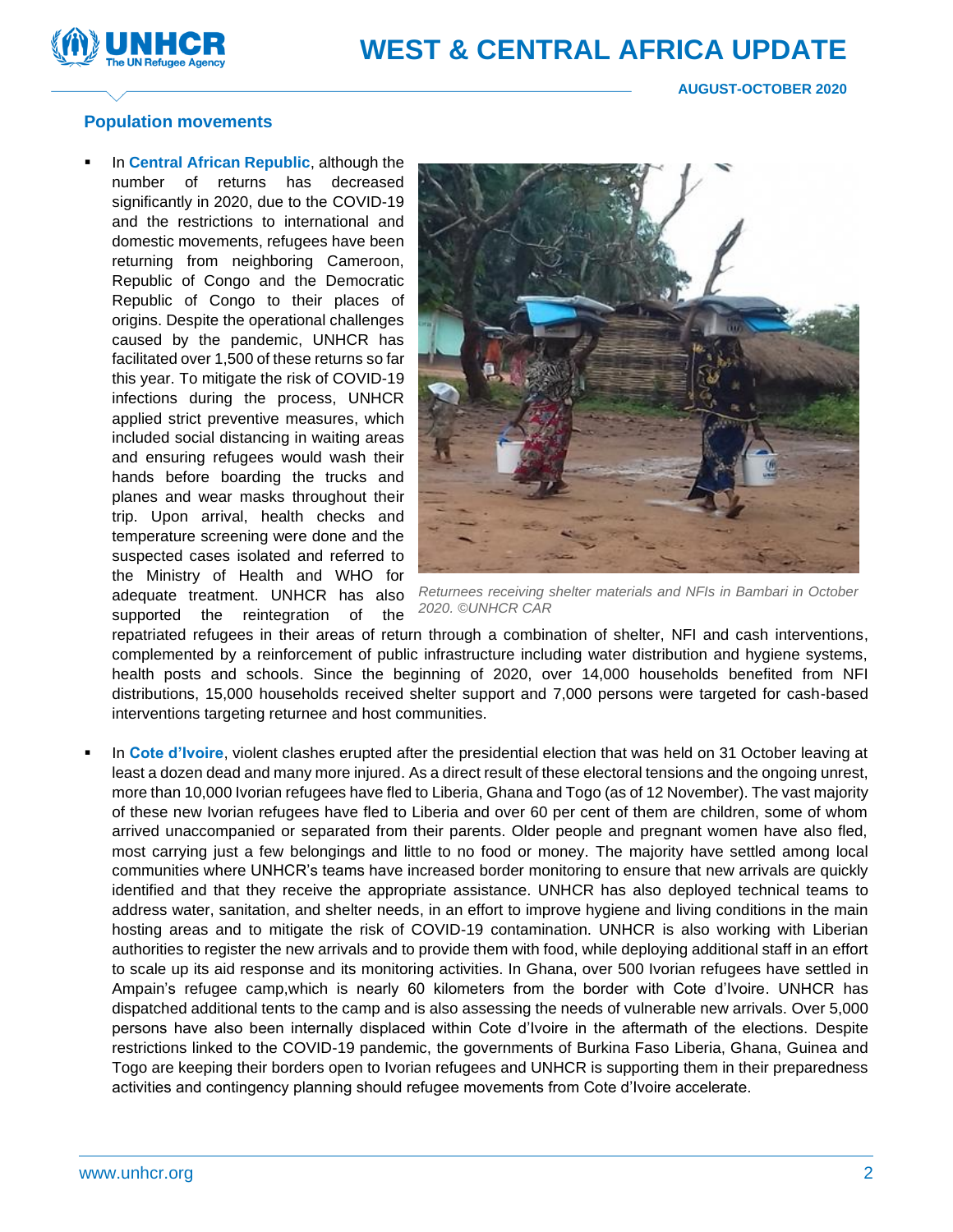

#### **AUGUST-OCTOBER 2020**

# **Key Activities**

- Throughout August and September, the region has experienced heavy rains and severe floods which affected hundreds of thousands of people, destroying houses, damaging public infrastructures including medical facilities, contaminating water, hindering the national responses to COVID-19 and other illnesses such as malaria and measles. To address the situation, UNHCR scaled up its health, shelter, WASH and interventions across the region to reinforce existing settlements, build new ones in safer areas, and to relocate affected displaced families.
- **Sahel Crisis Response.** Among other key interventions in the Sahel, UNHCR's operation in **Burkina Faso** has launched, in October, the construction of a new blood bank, to be donated by the organization to the regional health authorities of the Sahel, as part of its contribution to the strengthening of national health infrastructures and services. The blood bank will enable a faster and more efficient response for blood transfusion needs for refugee, internally displaced and host populations referred to health centers in Dori. It will also significantly reduce the

#### **Key achievement in response to the COVID-19 pandemic:**

- **3,5 million** displaced persons who had access to protection services
- **65%** of targeted areas where GBV services are maintained or expanded in response to COVID-19
- **445,233** persons received essential healthcare services
- **3 million** medical masks ordered
- ✓ **72,883** individuals in households most vulnerable to/affected by COVID-19 received livelihood support
- **34,868** children and youth supported with distance/home-based learning

mortality rate due to blood shortage in the town of Dori. The town's nearest blood bank is currently located in Kaya and there is no possibility of on-site storage for blood collections. The blood bank will play a key role in the Government's COVID-19 response and in the national health system in the Sahel Region. The donation also included medication and masks. The construction work is to be completed in the next three months.

**Support the return to school for displaced children**. As movement restrictions and preventive measures are being lifted across West and Central Africa, UNHCR operations are mainstreaming COVID-19 interventions into their general response. To support the progressive reopening of schools, UNHCR provided personal

protective equipment and assisted in the rehabilitation and the cleaning of school environments. In the countries where a complete return to school is not yet possible for health or security reasons, UNHCR continues to support distance learning through various initiatives including the distribution of solar-powered radio sets, accompanied by school kits, to help refugee children follow school programmes broadcasted through national and community radios like in **Burkina Faso**, **Cameroon** or **Mali**. Since March, nearly 35,000 children have been directly supported by UNHCR across the region to help ensure continuity in their education despite the disruption caused by the pandemic and insecurity.



*All over West and Central Africa, children are starting to back school. In Mali, classes resumed on 14 September after nearly six months of school closure. ©UNHCR Mali*